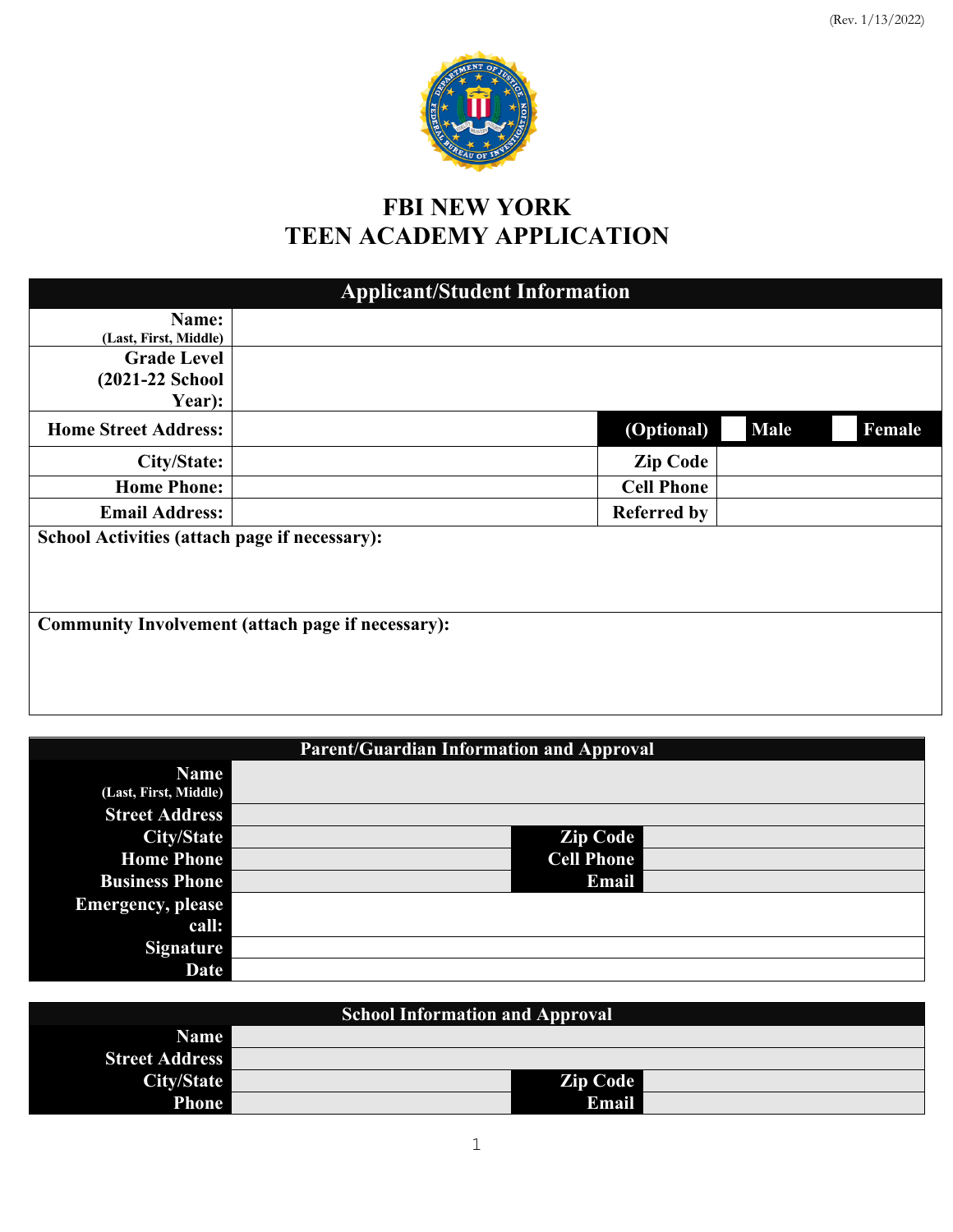| <b>School Official</b>      |       |
|-----------------------------|-------|
| <b>Official's Position</b>  |       |
| <b>Phone</b>                | Email |
| <b>Applicant's GPA</b>      |       |
| <b>Official's Signature</b> |       |
| Date                        |       |

The 2022 New York FBI Teen Academy is open to 14 to 17-year-old high school students. The academy will be held at 290 Broadway, 30th floor, in New York, NY, from Monday, July 11, 2022, to Friday, July 22, 2022, from 10:00 a.m. to 4:00 p.m. Punctuality, professional behavior and appropriate dress will be required of all students attending this program.

The program is not exclusive to students interested in criminal justice. Due to the vast diversity in our workforce, any student with an interest in the FBI, what we do and how a relationship with the FBI can help their school is encouraged to apply. All students will be evaluated based on their application (GPA, school activities and community involvement) and essay to determine which students will be offered a seat in the class. None of the above elements will be the sole basis of evaluation of an application and the application process should be taken seriously by all applicants.

This application and supporting essay must be received by email no later than June 3, 2022, for panel review. Hand delivered applications will not be accepted because of security policies. *Incomplete and late applications will not be accepted.*

To submit an application, please email **evera@fbi.gov** or **mfdougherty@fbi.gov**.

## **Application Checklist:**

Student application:

- o Student information complete;
- o Parent/guardian information complete and signed;
- o School information complete;
- o Endorsing school official information complete;
- o School official notation of student's GPA (checks will be made).

Essay indicating why the student wants to be part of the program and how the experience will serve the school:

- o Typed;
- o No more than two pages, single-spaced;
- o Essay format with proper capitalization and punctuation;
- o Name and email on each page.

Release/indemnity form signed by parent/guardian indicated on the application form.

Students will be notified of their application status via email by close of business on June 10, 2022. Students selected to attend the FBI Teen Academy will be given additional information about the program and will be required to confirm their planned attendance.

Questions regarding the New York FBI Teen Academy or the application process can be directed to evera@fbi.gov or mfdougherty@fbi.gov.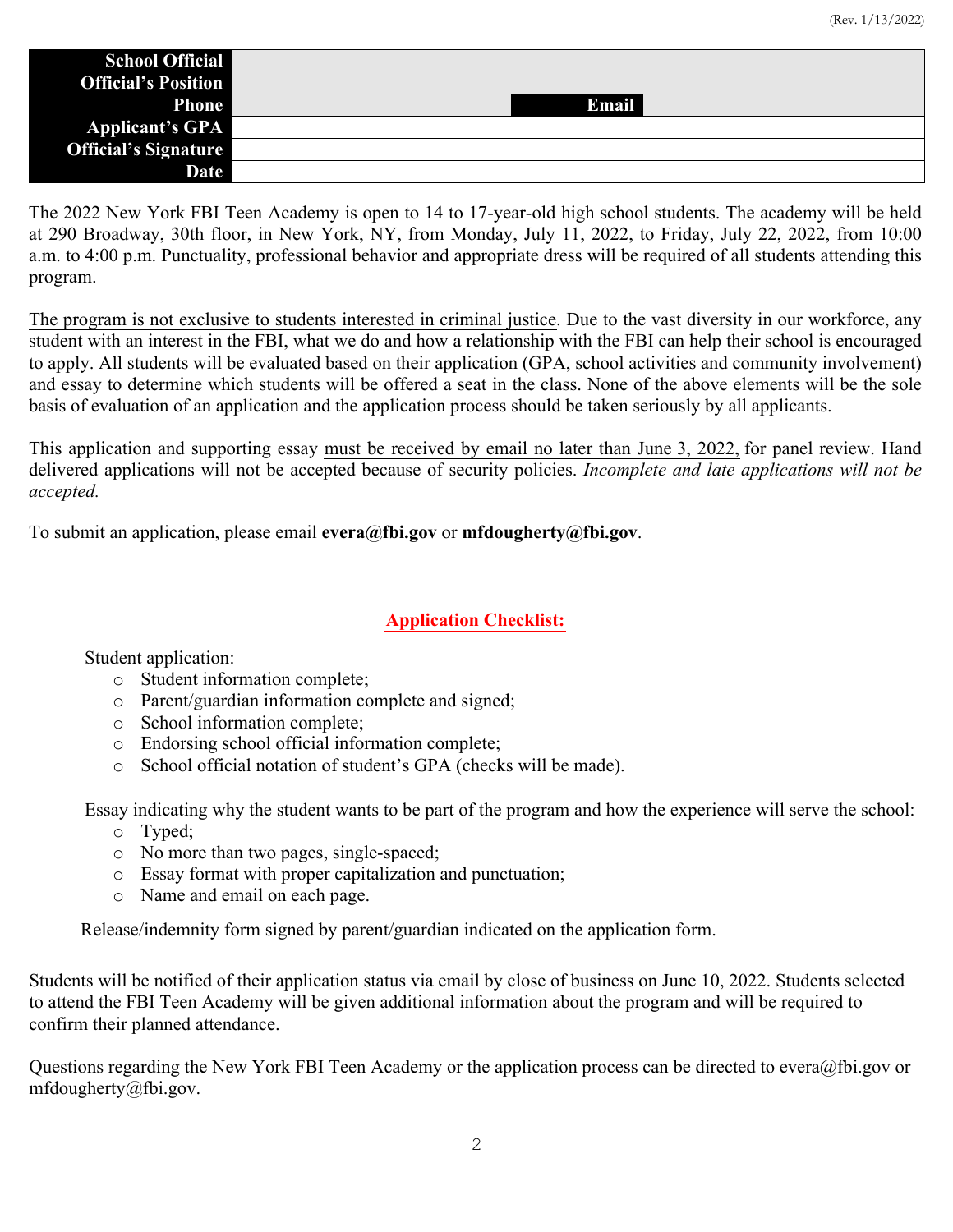

## **STUDENT PARTICIPATION CONSENT/RELEASE FORM**

As the parent or guardian of \_\_\_\_\_\_\_\_\_\_\_\_\_\_\_\_\_\_\_\_\_\_\_\_\_\_\_\_\_\_\_, I give my permission for him/her to participate in the Federal Bureau of Investigation's Community Outreach Program, to include the: Adopt-A-School Program, Junior Special Agent Program, Mentoring Program, Youth Academy Program, Teen Academy Program, and/or Tutoring programs. I release the FBI and FBI employees, and/or any personnel affiliated with the FBI' s Community Outreach Program, from liability for any and all claims which may result from this program.

Should it be necessary for the above-named child to have medical treatment while participating in any of these programs, I hereby give the FBI personnel permission to use their judgment in obtaining medical services, and I give permission to the physician selected by the FBI personnel to render medical treatment deemed necessary and appropriate by the physician. I understand that the FBI has no insurance covering such medical or hospital costs; therefore, any cost incurred for such treatment shall be my sole responsibility.

Additionally, I understand that photographs may be taken by FBI officials/employees and used to promote FBI outreach programs. I agree to the release of photographs for FBI media communications and other FBI publications.

Parent/Guardian Signature

\_\_\_\_\_\_\_\_\_\_\_\_\_\_\_\_\_\_\_\_\_\_\_\_\_\_\_

 $\overline{\phantom{a}}$  , where  $\overline{\phantom{a}}$  , where  $\overline{\phantom{a}}$  , where  $\overline{\phantom{a}}$ 

Date signed